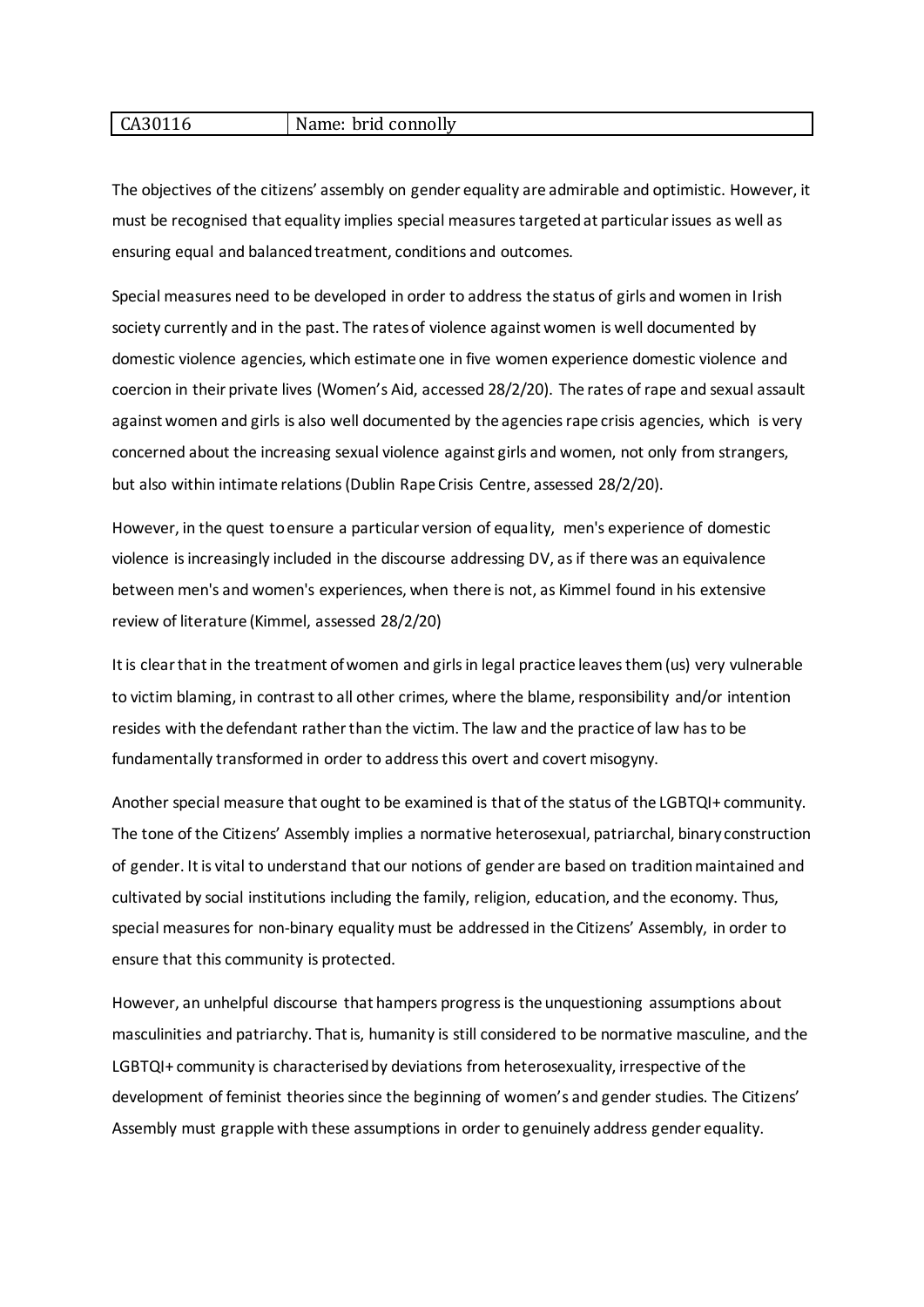Bibliography

<https://www.drcc.ie/wp-content/uploads/2019/07/FINAL-DRCC-Annual-Report-2018-D4.pdf> Accessed 28th February 2020

[https://pdfs.semanticscholar.org/32c8/6f957e196434edb1c80cba5f27429c930978.pdf,](https://pdfs.semanticscholar.org/32c8/6f957e196434edb1c80cba5f27429c930978.pdf) assessed 28th February 2020

[https://www.womensaid.ie/about/story/our-history.html Accessed](https://www.womensaid.ie/about/story/our-history.html%20Accessed%2028th%20February%202020) 28th February 2020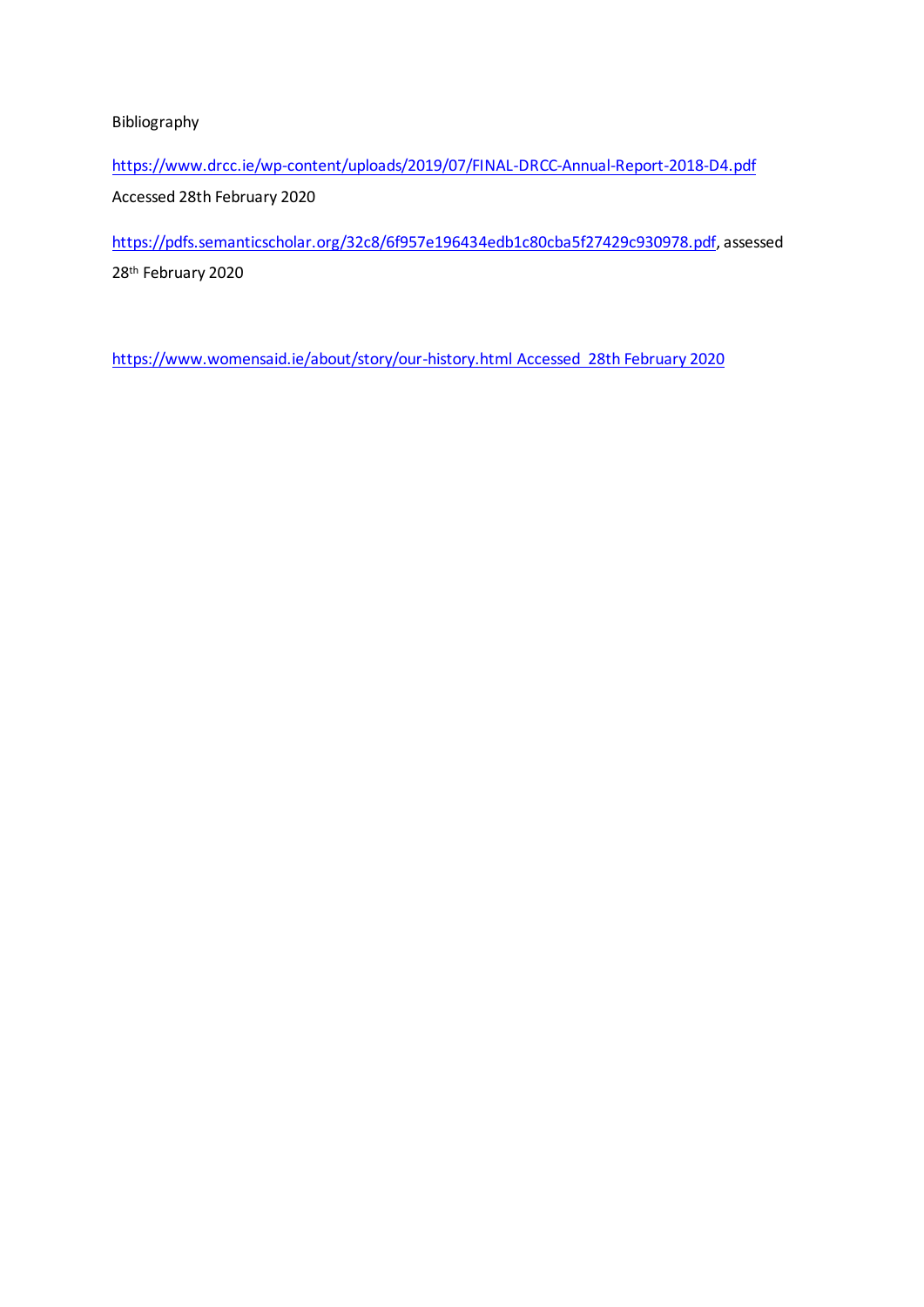# **PUBLIC CONSULTATION - CITIZENS'ASSEMBLY ON GENDER EQUALITY 2020**

## **QUESTIONNAIRE**

CA30116 Name: brid connolly

### **Theme 1: Gender norms and stereotypes**

Gender norms and stereotypes as barriers to gender equality

Fixed ideas about what women and men should do in the home or at work are learned by girls and boys in early childhood and throughout their lives. These ideas or gender stereotypes affect their choices in school and as they enter careers and contribute to a lack of progress toward equality between women and men. This limits not only the jobs that women and men consider or are available to them, but also can exclude women and men from social roles and tasks.

 $\triangleright$  Please outline what you see as the key barriers/ obstacles and challenges to gender equality under this theme in law, policy and practice.

This answer is focused primarily in the social and cultural domain, but reference is made to law and policy. The key barriers include the persistence of internalised and externally imposed gender stereotyping which starts at a very early age. External stereotyping starts probably at the moment of birth or before, while internalised notions kick in around the age of three or four. This is monitored and maintained by the peer group, where girls monitor what girls do and boys monitor what boys do. This persists to adulthood. The other major key barrier is the overt and covert dividends that emanate from stereotyping, including the unpaid work of carers, generally women, and the higher rates of pay for higher status work, particularly in hierarchical employment, such as directors, CEOs, management, and so on, as opposed to those on the front line of work. Further, gender stereotypes play a crucial role in social and cultural lives, with some level of internalised passivism preventing women from stepping forward, and an internalised activism urging men step forward, even if it is not the right thing for either of them. However, it is more acceptable for women to transgress the stereotype, as a result of the legal changes that have taken place since the 1970s, while men are still struggling again the stereotype of what a 'real man' is. A key response to this must be in education, particularly in early childhood and primary, where stereotyping is maintained by the gender stereotyping in the teaching, administrative and higher executive staff. This could be underpinned by law, in order to change attitudes and values, by regulating the gender balance in employment, curriculum and pedagogy.

 $\triangleright$  Please identify the steps to be taken to address the issues raised and who should address them (e.g. the state, private sector, education system etc.)

As an educator, I perceive that the key steps to address these issues begin in education, particularly with the Department of Education and Skills, but also the trade unions and the Teaching Council. A thorough re-education/ professional development needs to be designed and implemented, underpinned by the learning from feminist and LGBTQI+ communities, which ultimately challenge gender stereotyping. Secondly, vested interests in gender stereotyping must be questioned, particularly with regards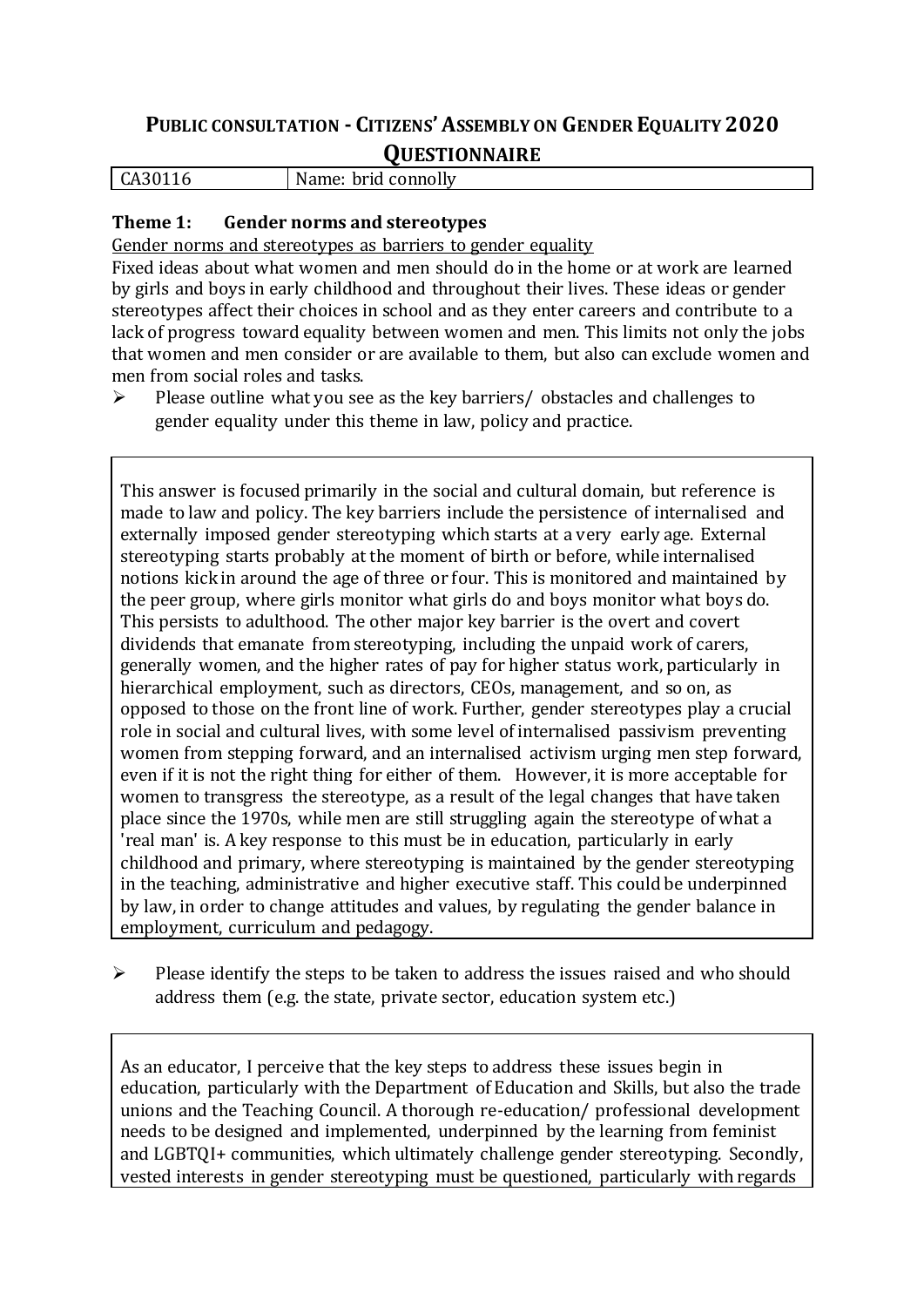to the gendered divisions of labour: women for caring, men for strength or reasoning. This implies action through legislation, but also the practice in employment. For example, there seems to be an unconscious bias against families with small children, and an assumption that, as the family is primary carer of children, that it is not the responsibility of employers, the state or other social institutions to support parents. This may need to be addressed in a wide variety of outlets, including media; employment, health and welfare law; and the entire education system.

#### **Theme 2: Work: Occupational segregation by gender, gender discrimination and the gender pay gap**

Women and men are often concentrated into different kinds of jobs and within the same occupations, women are often in work that is less well paid and has less opportunities for career advancement. Women often work in areas where they can work part-time so as to fit in with their caring responsibilities. While many men work in low paid jobs, many professions dominated by women are also low paid, and professions that have become female-dominated have become lower paid. This worsens the gender pay gap (the average difference between the wages of women and men who are working).

 $\triangleright$  Please outline what you see as the key barriers/ obstacles and challenges to gender equality under this theme in law, policy and practice.

To me, the key barrier to addressing this is social practice, rather than the law. The main obstacle is the complete absence of solidarity among workers. For example, until fairly recently, the main 6 o'clock news on RTE featured two experienced journalists, one of whom received practically a full salary more than the other. This was redressed with two female journalists took over, in solidarity with one another. Similar examples have been exposed on the BBC and other media. However, these examples only apply to equal work, and the structural gendering of work persists in spite of existing equality legislation. This is because work and social life is organised along the lines of unpaid or low paid care the private domain: the home, in care homes, in childcare and so on, while the world of work is based on the almost complete availability of the worker. Further, gender stereotyping persists in career guidance, with for example, teaching an ideal profession for women, because of the contact hours, leading to the feminization of the profession, without feminist principles of gender equality underpinning it. By the way, I disagree with the term: 'female-dominated', as these professions are not dominant and high ranking, and are quite often subordinated, such as nursing subordinate to other medical professions. I prefer the term feminization, with the implication that it is mainly done by women, it is lower paid and with fewer opportunities for promotion.

 $\triangleright$  Please identify the steps to be taken to address the issues raised and who should address them (e.g. the state, private sector, education system etc.)

Firstly, this is an issue for civil society, particularly the trade unions, communities and partnerships, to develop that sense of solidarity with one another, rather than competition for scarce resources. Secondly, the education system needs to embrace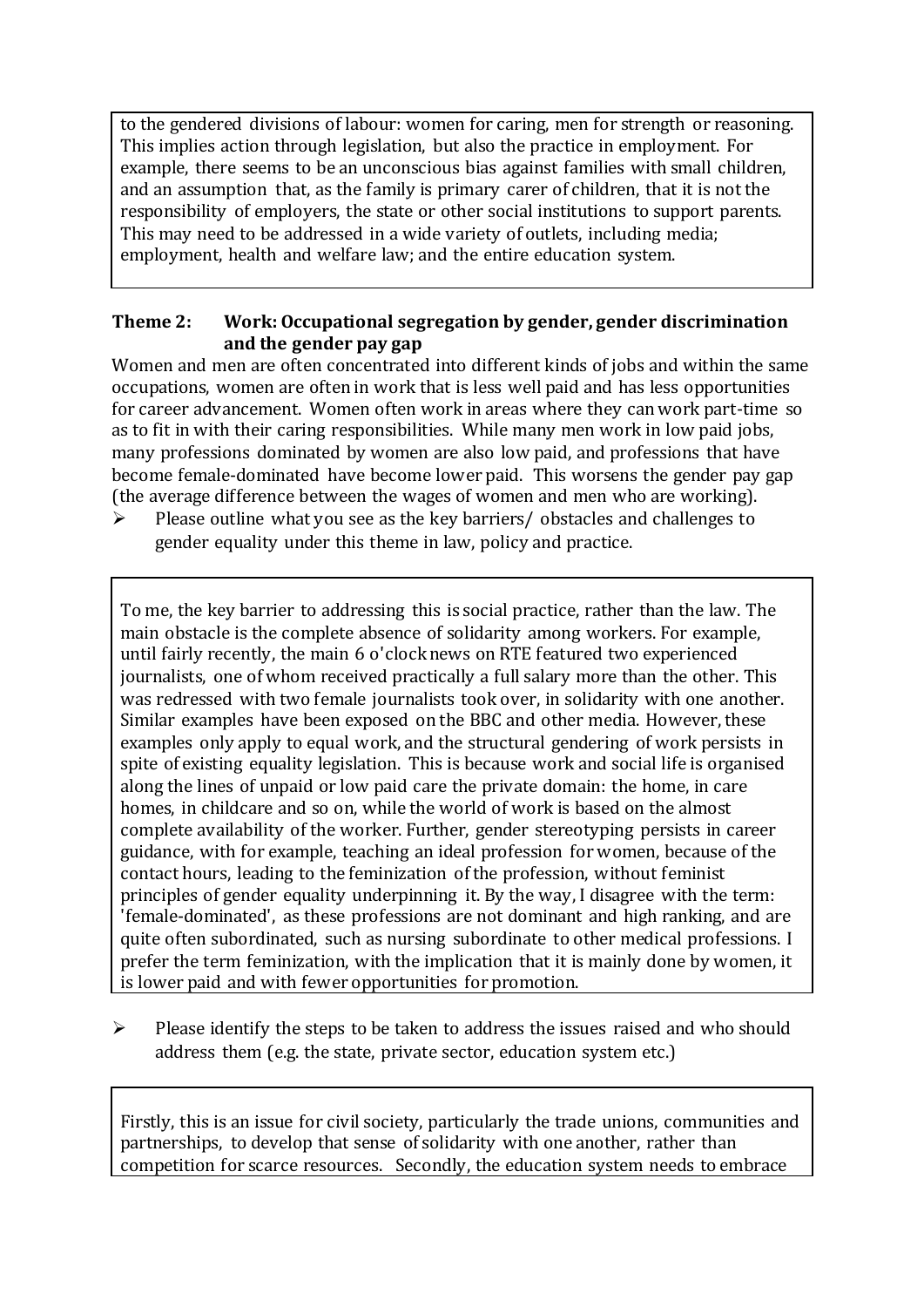gender equality, in terms of the profession and the education of teachers and guidance counsellors, the curriculum, the culture within educational institutions and a measure similar to Athena Swan to monitor gender equality. Thirdly, the law needs to take into account that we live in a society. The economy is subordinate to the society. Society is made up of families, communities, urban and rural, class, ethnicity, politics, health, welfare and so on, and all these people and sectors are entitled to protection under the law, rather than simply regulating the economy.

### **Theme 3. Care, paid and unpaid, as a social and family responsibility** Care -- the social responsibility of care and women and men's co responsibility for care,

especially within the family Women remain disproportionately responsible for unpaid care and often work in

poorly paid care work. For working parents or [lone parents,](https://aran.library.nuigalway.ie/bitstream/handle/10379/6044/Millar_and_Crosse_Activation_Report.pdf?sequence=1&isAllowed=y) balancing paid work with parenting and or caring for older and dependent adults presents significant challenges. Women are [most disadvantaged by these challenges,](https://eige.europa.eu/gender-equality-index/game/IE/W) yet men also suffer from lack of opportunities to share parenting and caring roles. Despite recent legislation and policy initiatives to support early years parental care, [inequalities in the distribution of unpaid](https://www.ihrec.ie/app/uploads/2019/07/Caring-and-Unpaid-Work-in-Ireland_Final.pdf)  [care](https://www.ihrec.ie/app/uploads/2019/07/Caring-and-Unpaid-Work-in-Ireland_Final.pdf) continue between women and men. The cost of childcare has been identified as a particular barrier to work for women alongside responsibilities of caring for older relatives and dependent adults.

 $\triangleright$  Please outline what you see as the key barriers/ obstacles and challenges to gender equality under this them in law, policy and practice.

The key barrier is the cost of care when it is not carried out by unpaid labour - mainly women.

 $\triangleright$  Please identify the steps to be taken to address the issues raised and who should address theme (e.g. the state, private sector, education system etc.)

This is definitely an issue for the state. Care should be included in public services like education, social welfare, housing, (somewhat) and health. It is not a profit making business like making jam or coffee. And men and women could be supported in undertaking the paid employment in the statutory services.

### **Theme 4: Women's access to, and representation in, public life and decision making**

Ensure women's participation and representation in decision-making and leadership in the workplace, political and public life

Women are systematically underrepresented in leadership in [economic](https://eige.europa.eu/gender-equality-index/2019/compare-countries/power/2/bar) and [political](https://eige.europa.eu/gender-equality-index/2019/compare-countries/power/1/bar)  [decision-](https://eige.europa.eu/gender-equality-index/2019/compare-countries/power/1/bar)making. Despite the introduction of a candidate gender quota (through the system of party funding) for national political office, and [initiatives](https://betterbalance.ie/) to support women's access to corporate decision-making roles, men continue to dominate leadership positions. There are also issues to be considered around how media represents women and men.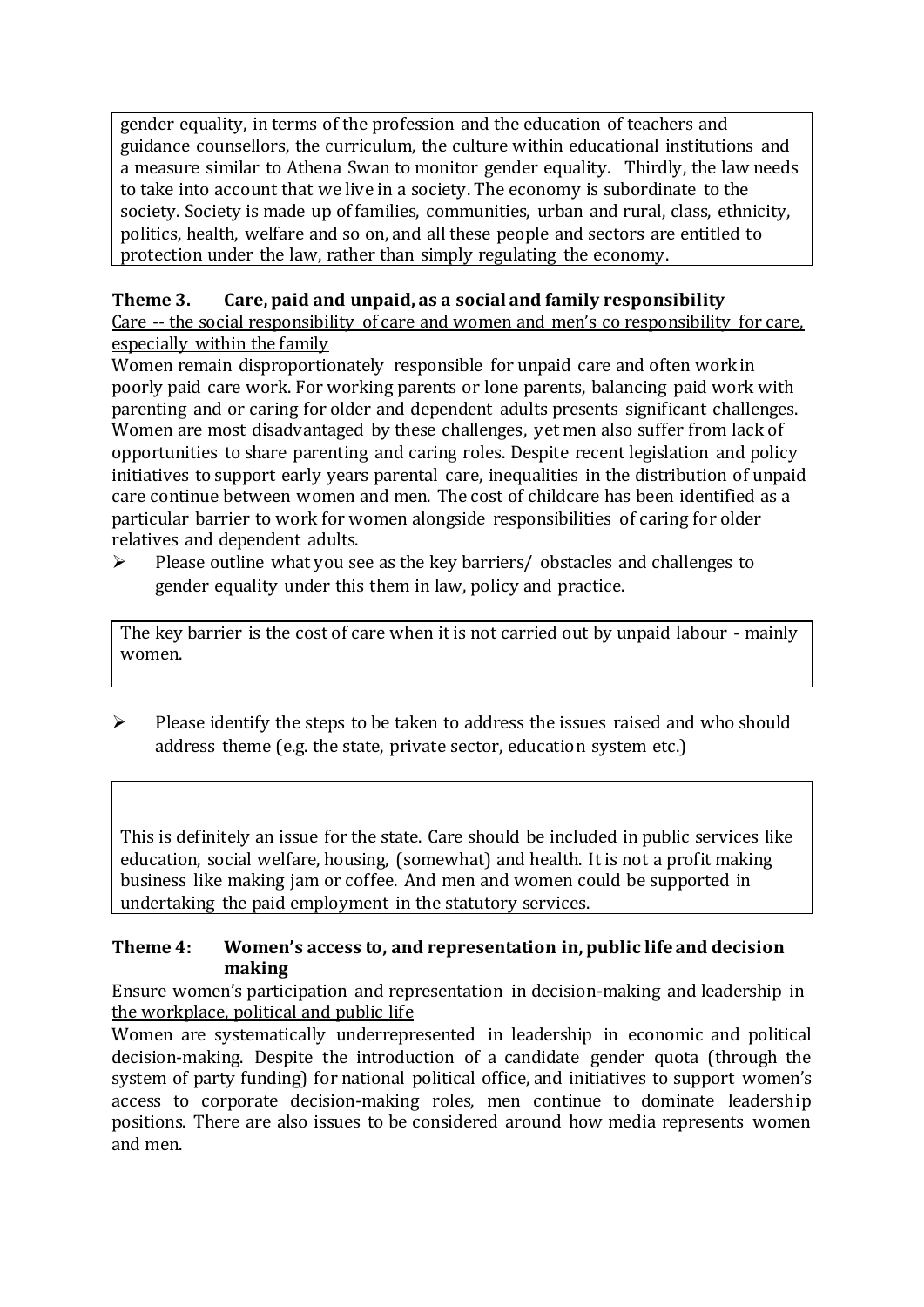$\triangleright$  Please outline what you see as the key barriers/ obstacles and challenges to gender equality under this theme in law, policy and practice.

There are a number of barriers, including the organisation of public life, particularly the clientelism of political practice; the internalised oppression of women and the generalised misogyny in the ways in which men and women are socialised,; and the specific misogyny in social media, which has created a wide dynamic of information that can be devastating. Further, models of leadership needs to be challenged, based as it is on a dynamic person at the head of the organisation or system and quite passive and unquestioning followers or workers. Finally, there are fewer role models and many of those are perceived as quite traditional, like Angela Merkel, one of the most powerful figures in modern life, is seen as a mother, Mutti. while Theresa May was seen as 'a bloody difficult woman'.

 $\triangleright$  Please identify the steps to be taken to address the issues raised and who should address them (e.g. the state, private sector, education system etc.)

The business and academic worlds ought to be able to come up with alternative models of leadership, with shared leadership at the very least offered with seriousness and for men and women. Institutional politics needs to change too, for example, the Dáil could have on-site childcare and there ought to be extra allowances for people with children or elder care to cover the extra expenses incurred through their duties and obligations. Also, it is vital that the practice of politics is organised on more human friendly lines, for example, during school time. Finally, it would be worth thinking about the organisation of school, to provide longer hours to complete 'homework' at school with guidance, and more physical exercise for children, for well being and health.

### **5. Where does gender inequality impact most?**

To conclude we would be interested in your response to the following question: In which area do you think gender inequality matters most?

Please rank the following in order of importance, 1 being the most important:

|           | Paid work                |    |
|-----------|--------------------------|----|
| $\bullet$ | Home & family life       | 1  |
|           | Education                | 2  |
|           | Politics and public life | 5  |
|           | Media                    | hh |
|           |                          |    |

Caring for others 3